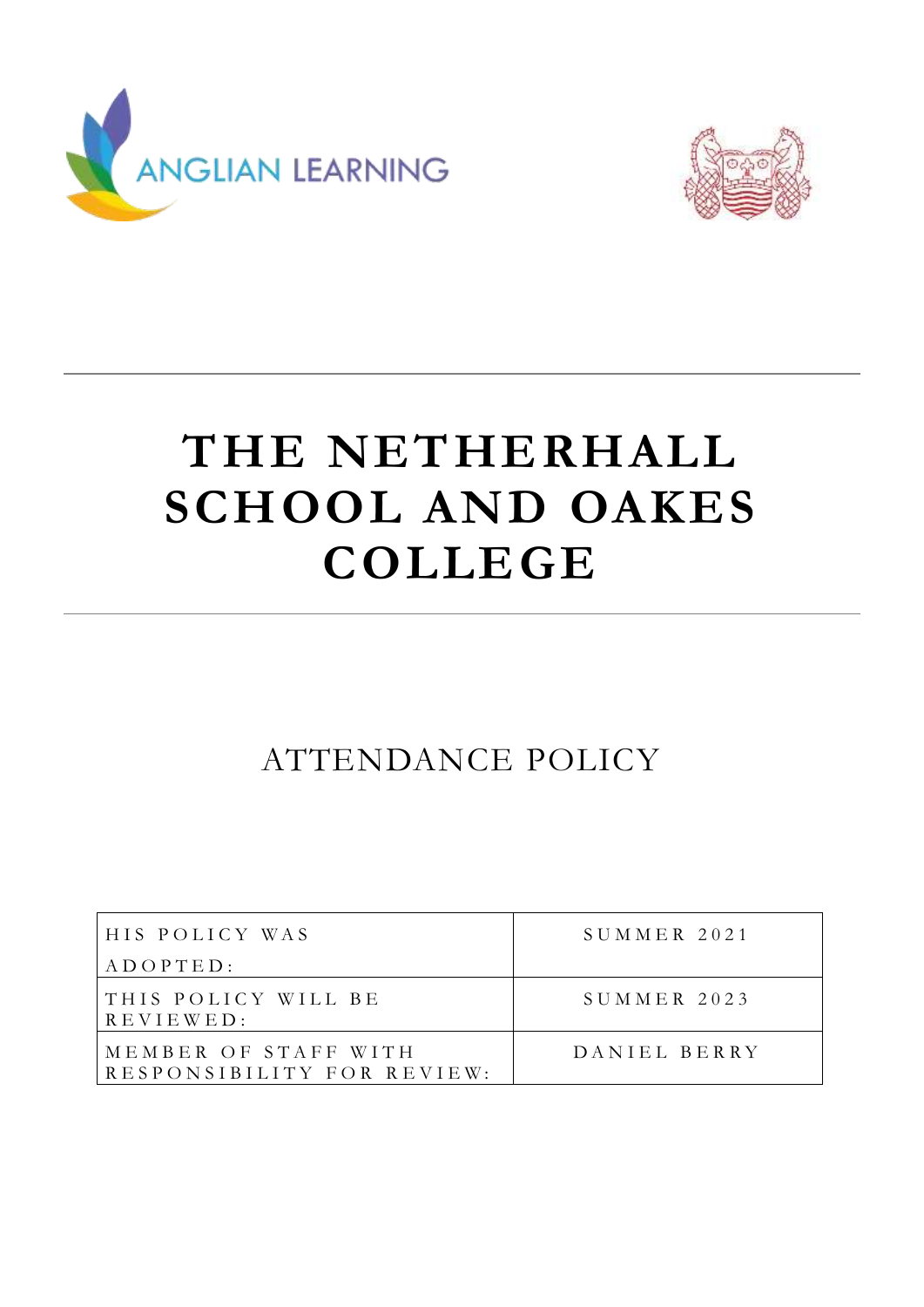- **1. Aims and Objectives –** Our policy aims to
- Emphasise the importance to all students and families that attendance at school is vital for maximising every pupils' potential.
- Reinforce the notion that every child has a right to access the education to which they are entitled and that parents are responsible in law for the regular and punctual attendance of their child.
- Make explicit to all (students, parents/carers, teachers) the schools' expectations on attendance levels and support strategies to help students maximise their attendance.
- Stress the need for home and school to work in partnership to achieve high attendance.
- Promote a consistent approach across the school towards attendance matters.
- Clarify the roles and responsibilities of all parties linked to attendance at school.
- To confirm that attendance procedures are in place for Sixth Form students and are similar to those expected of all students in the main school.

## **2. Responsibilities**

- **Students** must attend regularly (minimum of 96%) and punctually (before 8.40am/1.05pm)
- **Parents/Carers** (or anyone with parental responsibility) must ensure that students attend, regularly, on time, in correct uniform and with correct equipment. Parents/carers are expected to work in partnership with the school to secure 'good'attendance of their child and engage with intervention and support designed to improve the child's attendance.
- **School** must do 2 roll calls (am and pm) per day, monitor / report upon attendance of pupils and submit attendance data to external parties (Education Welfare service aka Local authority attendance officer) as required by law. The school is expected to be pro-active in the promotion and rewarding of 'good' attendance and to intervene effectively where issues linked to attendance arise.

The school sees **96% attendance as the minimum expectation** for all students and strives for all students to attend more than 97%. The school uses attendance information when producing references for pupils and is sometimes used as a criterion for selection in oversubscribed educational visits. Amendments to the Education (Pupil Registration) Regulations 2006 and September 2013 make clear that Head teachers may not authorise holidays (or other Leave of Absence) in term time unless there are very exceptional circumstances. The school upholds these regulations and supports the use of financial penalties and court action where necessary. The school regularly communicates with stakeholders about attendance matters through the use of SIMS.net 'In Touch' communications, newsletter items, information on the school website and reports to Governors meetings. Staff training relating to attendance is available to all staff.

## **3. Procedures and Practices**

## **Registration**

Roll call registration (electronic – SIMS.net) takes place twice a day: at 8.40am in form rooms and at 1.05pm in lesson 5 subject classes. Additional (electronic) registration is undertaken at the start of every lesson by all teachers.

#### **Lateness**

Any student arriving in school after registration has been taken will be recorded as 'L' (late). If they arrive after registration period has finished they must to sign in at the School Reception area (Sixth Form Office for Sixth Form) using the electronic 'InvENTRY' machine. Pupils who are persistently late will be placed in a detention. Lateness to lessons is dealt with by the class teacher and Head of Department or Faculty. Any students not registered by 9.30am will be marked as O (unauthorised absence) and follow up communication with will be made to confirm the attendance status.

## **Absences**

Absences from school will be either Authorised or Unauthorised depending upon circumstance. When students are absent from school for a period longer than 5 days due to illness, the school will expect to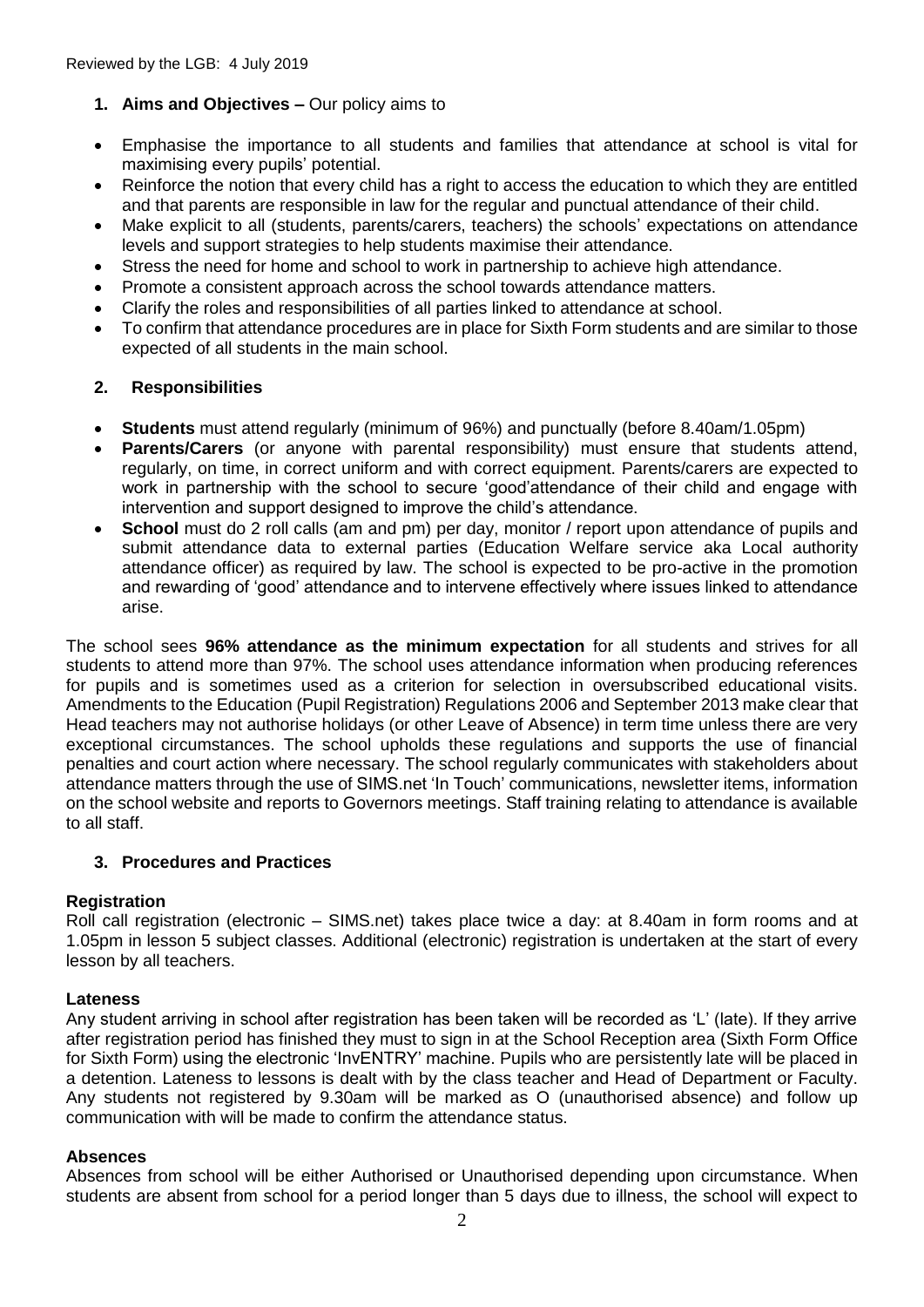see medical evidence for the illness. Students who are absent for more than 10 consecutive days, without communication with the school from parents, will automatically be coded as O unless other evidence is presented to the contrary.

Authorised absences are where a student has been absent and a satisfactory and legal reason has been communicated to the school via a form tutor, direct to the attendance / pastoral welfare team or whilst representing the school / educational visit. Other reasons include: genuine illness, days of religious observance, unavoidable medical appointments, exceptional circumstances (bereavement / marriage of immediate family member or traveller children going 'on the road').The school expects authorised absences to be kept to a minimum and therefore routine medical and dental appointments should be arranged out of school hours or during school holidays wherever possible.

Unauthorised absences are when no letter or acceptable explanation is provided by parents / carers or the reason provided is not deemed as acceptable by the school. Examples of these may be attending a birthday celebration, minding a house, caring for a sibling, shopping or going on holiday.

The school, using DfE guidelines, makes the final decision about whether or not any absence is seen as authorised or unauthorised. Parents who wish to request absence may do so by writing directly to the Principal requesting an absence and setting out the reason for the request..

All absence is closely monitored and followed up. Patterns of absence and historical information is used to create an accurate profile of attendance. The school works with an assigned Local Authority Attendance Officer (LAAO) to review absences and overall levels of attendance. Where attendance is a concern for students the school uses the Local Authority '3 letter' system to support improvement.

**Letter 1** – Where attendance drops below 96% - this is a light warning / medical letter issued at the discretion of the school registering concern. An equivalent warning to Letter 1 can be issued verbally.

**Letter 2** – Where attendance drops to below 94%, mostly unauthorised, over a 6 week period or greater. The letter invites parents to set up a meeting and informs them that absence will not be authorised unless accompanied by medical evidence.

**Letter 3** – Where attendance drops below 92%, the child is at risking of falling into 'Persistent Absence or there has been a rapid decline in attendance. It informs the family that failure to improve the child's attendance in the next 6 weeks will result in a referral to the LAAO and possible legal intervention.

Other letters are also used to address issues around a child's attendance such as Medical letters, Lateness letters, suspected holiday letters and positive praise postcards.

## **Term-Time holidays**

The school strongly discourage holidays being taken in term time as learning is disrupted and the lost time is detrimental to the educational progress of the child. Netherhall School follows the new DfE guidelines from September 2013 that stated that requests for long-term leave can only be granted in 'exceptional circumstances' and decisions are made on a case-by-case basis. No term time leave will be granted, or deemed granted without a formal request on the appropriate forms (available from school reception and on the website) is received and a written response given. Interviews following a request may be conducted prior to any decision being made. The school will not authorise any holidays retrospectively and may follow up any reported illness that we feel may have been a term time holiday.

Netherhall school is obliged to refer any holiday longer than 3 days to the local authority who may issue the family with a penalty notice. If families take unauthorised holidays of less than three days they may still be issued with a Penalty Notice. This is a fine of £60 per parent per pupil (if paid within 21 days) or £120 per parent per pupil. Failure to pay would then potentially result in court proceedings being initiated. Full details of the absence request procedures are outlined in Appendix 3

## **Religeous observance**

We respect and understand that children at Netherhall practice a number of different religions, and we are keen to ensure children and adults from different faith backgrounds are able to celebrate religious festivals at the appropriate time they occur throughout the school year. The government guidance states:

*Schools must treat absence as authorised when it is due to religious observance. The day must be exclusively set apart for religious observance by the religious body to which the parents belong. Where*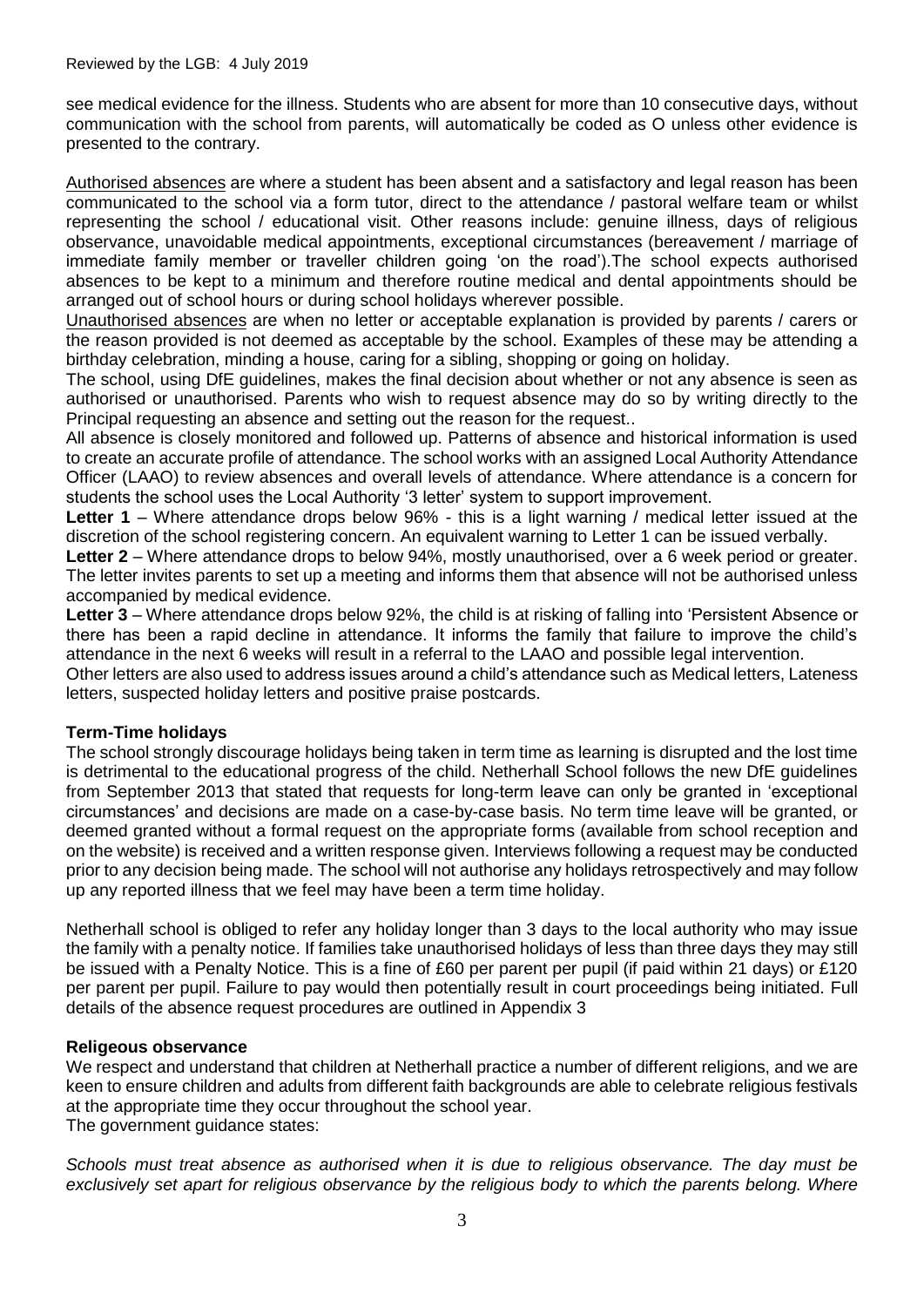*necessary, schools should seek advice from the parents' religious body about whether it has set the day apart for religious observance.*

For example, based on this advice children are allowed one day of school absence for Eid or Diwali. Therefore, any days taken either side of these officially agreed days will be classed as unauthorised. Even though the religious observance day will be an authorised absence, it will still be recorded as an absence and will be reflected in the child's attendance figure. If parents wish to remove a child from school for any religious festival they must contact the attendance officer prior to the day in question.

## **Reporting and rewarding good attendance**

All pupils will have their school attendance recorded and reported to parents each term either via the reporting procedure or individual correspondence. A PRIDE point will (automatically via NIMBUS) be awarded to any student with 100% attendance for any full week in school. Certificates and / or individual praise letters for pupils with outstanding or significantly improved attendance will be awarded each term. Pupils who achieve 100% attendance will receive an award at the annual school prize giving celebrations or in celebration assemblies. There are tutor group prizes for those with the best attendance. Displays around the school buildings showing the names of students with 100% attendance are also used to reward students

## **4. Strategies used to support and improve attendance at school**

## **In school support**

The Pastoral welfare, Attendance and Inclusion teams in school all have crucial roles and responsibilities (see Appendix 2) that combine to keep the attendance of students both high profile and supported to improve. They undertake a variety of tasks and actions that all combine to help the attendance rates of individuals and the overall attendance rate for the school. Examples of the strategies that are used include:

- E-mail and Text message first day absence calling
- Lesson by lesson registration monitoring
- Awarding of PRIDE points for attendance and punctuality
- Absence authorisation / follow up
- Attendance interventions set up on 'The Register'
- Use of sanctions to punish truancy / poor punctuality
- Attendance information on Progress Reports
- Written letters / postcards and displays
- Meeting with parents / carers (e.g. at Parents' Evenings)
- Attendance reports and Action Plans (Individual Attendance Plans)
- Timetable and curriculum adaptations Individual alternative education plans (IAEP's)
- Targets on Progress Plans, Pastoral Support Plans
- Discussions at key school meetings (Senior Leadership Team SLT , faculty and pastoral team meetings)
- Whole school Every Child Matters (ECM) meetings

## Additional support for Pupil Premium (PP) Students

Whilst PP student are subject to the normal policy and procedures SLT, School Achievement leader (SAL), Form Tutors and Pastoral staff monitor these students more closely with a view to having weekly updates and conversations where attendance falls below  $96\%$ . They are also subject to 1<sup>st</sup> day calling for any absence and are discussed first as a matter of priority at key meetings.

## **External agency support**

Where attendance level of a pupil falls below acceptable levels (e.g. 90% or into Persistent Absence) or takes an unauthorised holiday the school liaises with specialist external agencies such as LAAO, Family Workers and Social Care team) to monitor attendance, use the legal framework with parents / carers and mentor students. Examples of strategies used (in addition to in school support ones) include

- Issuing standard letters (1, 2 and 3)
- Issuing Parent Contracts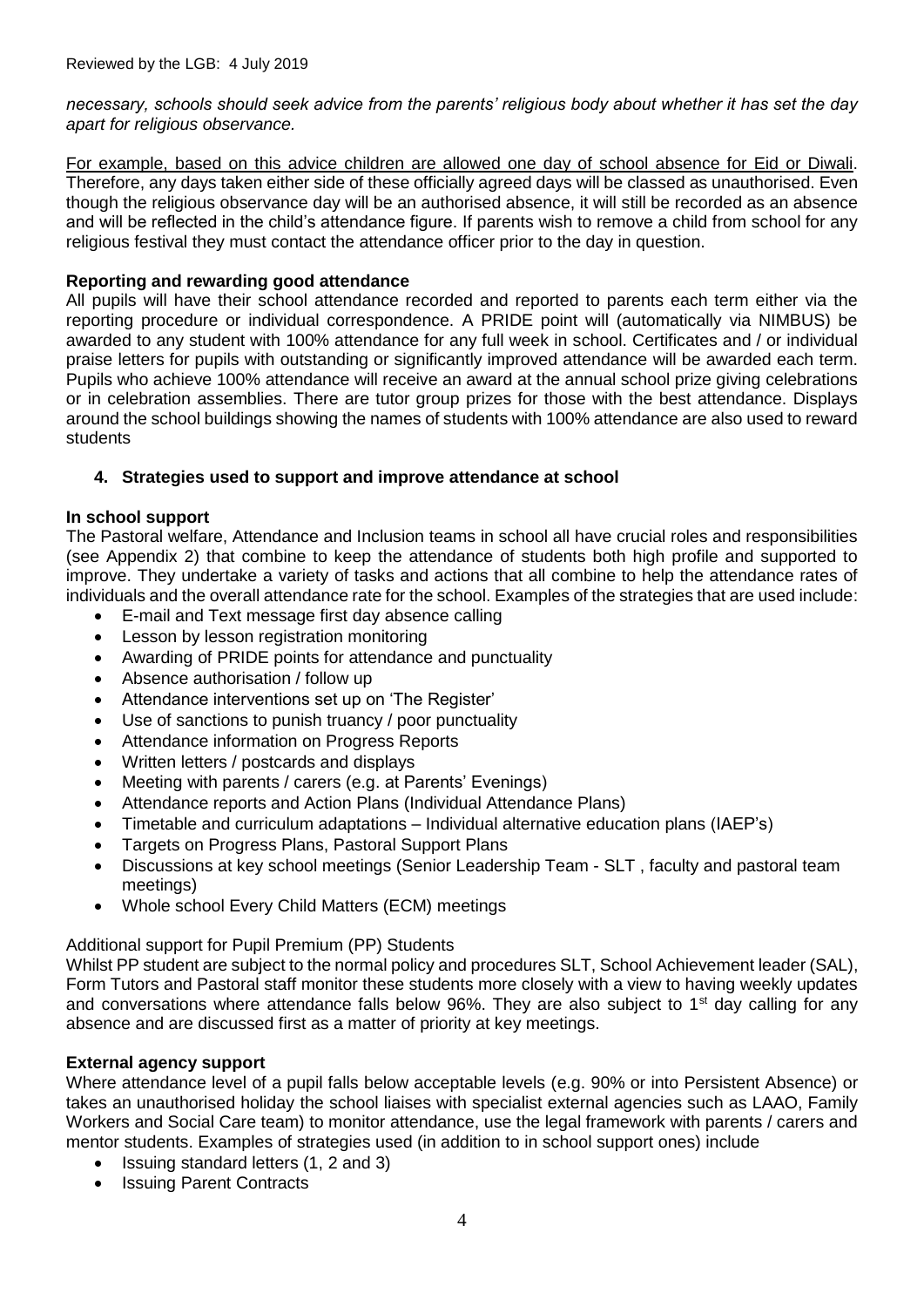- **Issuing Fixed Penalty Notices**
- **Issuing Education Supervision Orders**
- Meetings such as planning and police and criminal evidence (PACE)

## **5. Post 16 Attendance**

All post 16 students have their attendance recorded, monitored and analysed in line with the post 16 DfE regulations. Whilst official figures are not collected for post 16 students' attendance the school will report on attendance as part of the school Assessment, Recording and Reporting Policy. Much of the attendance policy, expectations and procedures that are in place for students in the main school (years 7-11) are equally applied for students in the Sixth Form. The main adaptations to policy and procedures are highlighted below

**Registration** – Post 16 students are registered directly in lessons, there is no roll call. Attendance information and reports relate to overall lesson attendance not twice daily roll call.

**Absences** – Absences should be reported and authorised by students themselves by contacting the school either by telephone or e-mail before 10am.

**Intervention** – There is no official intervention and escalation procedure linked to attendance levels but Teachers, Form Tutors and the Sixth Form Management Team use a range of strategies that are expected for the main school as appropriate with any student causing concern with regard to attendance.

## **6. Additional information**

The local authority attendance officer for Netherhall School is Zena Cooper Zena.Cooper@cambridgeshire.gov.uk

## **Links to other policies**

The importance of good attendance at school has a major link to other policies in school. The main policies that directly link or mention attendance include:

- Teaching and Learning,
- Assessment, Reporting and Marking Policy
- Behaviour for Learning,
- Examinations
- Child Protection / Safeguarding and Prevent

## **Useful Guidance and Websites**

Further guidance relating to attendance is recommended to all staff, parents / carers and governors can be found in the following publications [www.cambridgeshire.gov.uk/schools](http://www.cambridgeshire.gov.uk/schools) <https://www.gov.uk/school-attendance-absence> www.netherhall.org

## **Appendices**

- Appendix 1 School Register Codes
- Appendix 2 Roles and Responsibilities
- Appendix 3 Intervention Strategies
- Appendix 4 Term Time Holiday information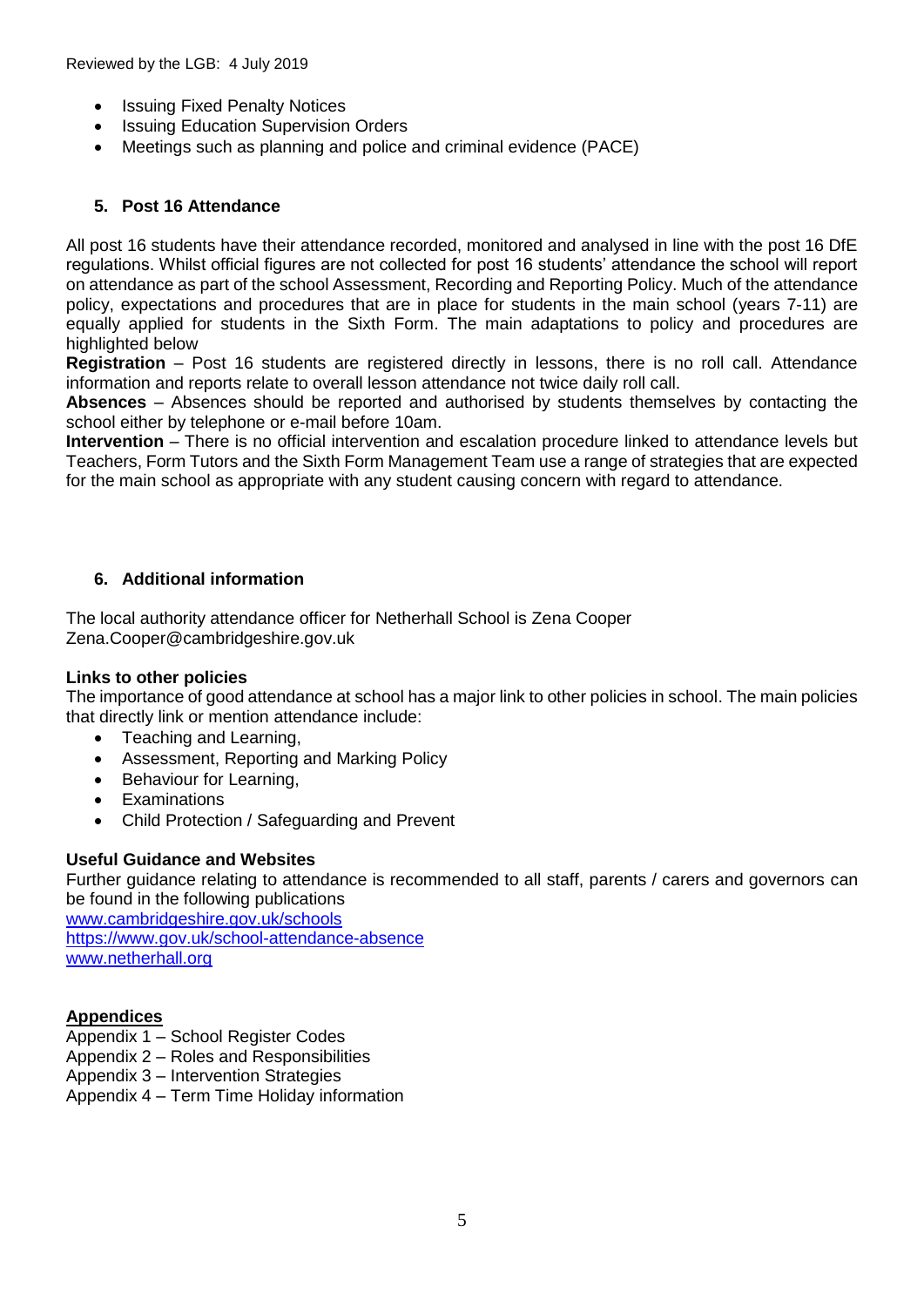## **Appendix 1 – School Register codes**

The DfE offers a comprehensive set of register codes which all schools are required to use. These codes are as follows:

- $/ \backslash$  Present am/pm
- B Educated off site Approved Educational Activity.
- C Other authorised circumstances (including public performances licensed by the local authority, family bereavements, exceptional special occasions) - Authorised Absence.
- D Dual registration (i.e. pupil attending other establishment) Approved Educational Activity.
- E Excluded (no alternative provision made) Authorised Absence.<br>F Extended family holiday (agreed) Authorised Absence.
- Extended family holiday (agreed) Authorised Absence.
- G Family holiday (not agreed or days in excess of agreement) Unauthorised Absence.
- H Family holiday during term-time (provided this has been agreed by the school) Authorised Absence.
- I Illness (not medical/dental appointments) Authorised Absence.
- J Interview Approved Educational Activity.
- L Late (before registers close) Present.
- M Medical/Dental appointments Authorised Absence.
- N No reason yet provided for absence Unauthorised Absence.
- O Unauthorised Absence.<br>P Approved Sporting Activ
- P Approved Sporting Activity Approved Educational Activity.<br>R Religious Observance Authorised Absence.
- Religious Observance Authorised Absence.
- S Study Leave Authorised Absence.
- T Traveller child travelling Authorised Absence.
- U Late after registers close without an acceptable explanation Unauthorised Absence
- V Educational visit or trip Approved Educational Activity.<br>W Work Experience Approved Educational Activity.
- Work Experience Approved Educational Activity.
- X Non-compulsory school age absence not counted in possible attendances. (X subcodes are used to clarify COVID 19 absence for shielding)
- Y Enforced closure not counted in possible attendances.
- Z Pupil not yet on roll not counted in possible attendances.
- # School closed not counted in possible attendance.

Form tutors are only required to use a limited number of the codes. The attendance office, manager and attendance leader should be consulted before entering codes that are different to those on the default settings via the electronic registration system.

## **Further coding information for C-19 are available from DEB**

## **Appendix 2 – Roles and responsibilities**

**All staff** - are expected to be excellent role models by having outstanding attendance and punctuality records

## **Subject Teacher**

- Take an electronic register within the first 10 minutes of all lessons
- Follow up any suspected truancy from their lessons (with Student support officer SSO/School Achievement leader (SAL) and parents)
- Provide work for students who are long term absent (or truant their lessons to do in detention).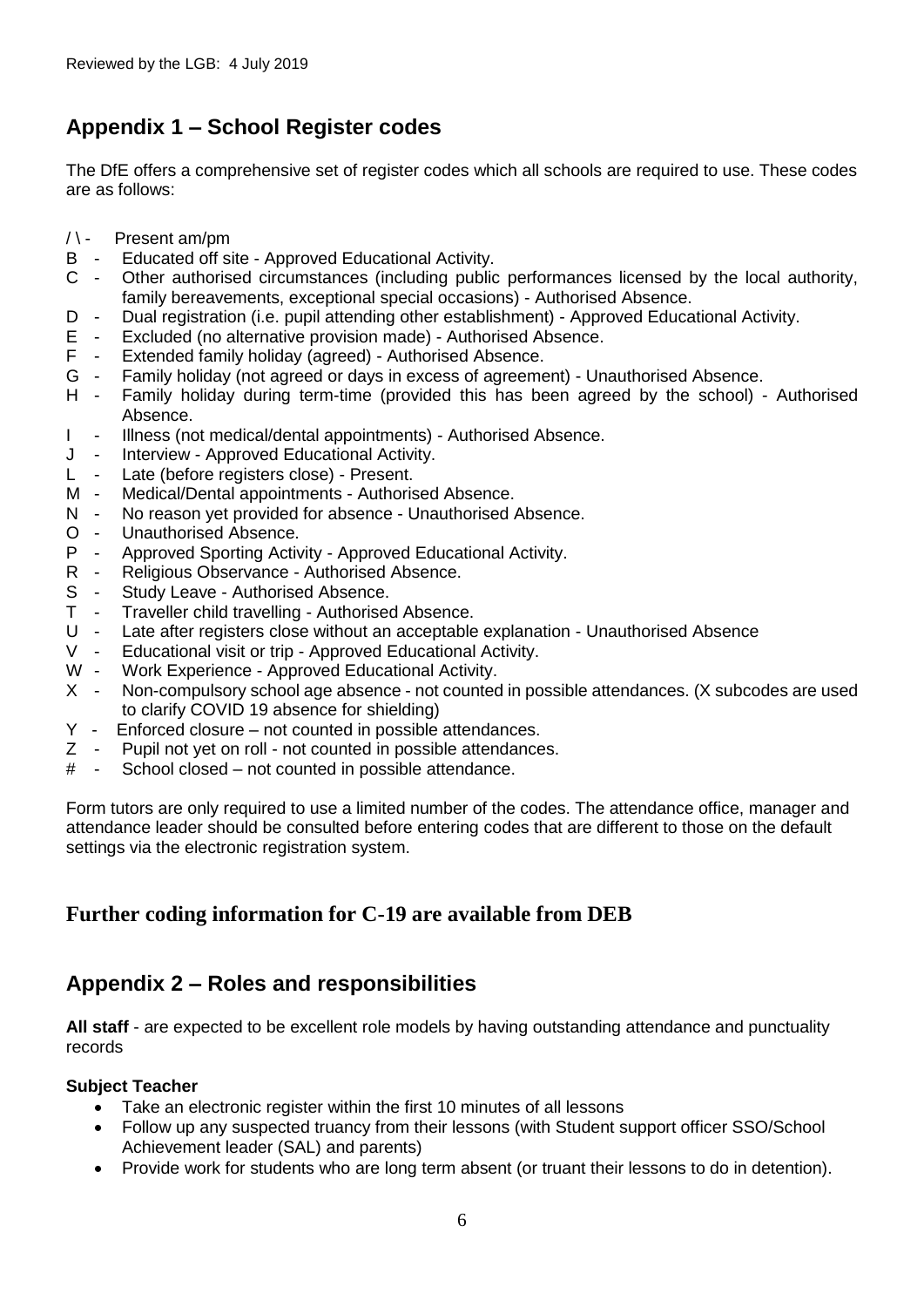## **Form Tutor/Mentor**

- Carry out electronic register at 8.40am
- Review weekly attendance data for tutor group and look for concerns and patterns
- Deal with students that are persistently late
- Make contact with the families of poor attenders / timekeepers
- Liaise with Year Leader, Attendance officer / SAL about pupils causing concern e.g. patterns of absence or truancy from lessons – agree a plan of action
- Complete, monitor and review attendance interventions for students

## **Pastoral Support Workers**

- Attend a fortnightly meeting with the Attendance Office, School Achievement leader (SAL) and SLT link (PSW/YL)
- Work with vulnerable students and families that are identified in 'Transfer and Transition' process. (PSW)
- Follow up day-to-day attendance issues under the direction of School Achievement leader (SAL) (PSW)
- Attend Parents Evenings to hold discussions about attendance with selected families. (PSW)
- Meet with LAAO when required
- Prepare and present attendance information at key meetings for students

## **School Achievement Leader**

- Ensure that the day-to-day implementation of the Attendance Policy is efficient
- Organise and supervise the 'Late Gate' system during a.m. registration period
- Follow up truancy with appropriate sanctions
- Instigate/hold follow up meetings with the families of poor attenders (following tutor contact).
- Manage the process of getting work for excluded, long term absent and adapted timetable students using Pastoral Support Workers when necessary
- Review attendance figures and tutor follow up / interventions on a weekly basis
- Monitor/quality assure the work of tutors including setting attendance targets, interventions recorded on NIMBUS and communications with families for pupils,
- Attend a fortnightly meeting with the Attendance Officer, PSW and SLT link staff
- Lead the process of using Attendance Plans for students in their year group
- Provide information to Attendance Officer of any student on the PA register.
- Issue rewards / certificates for students with consistently high attendance.
- Use assemblies / other forms of communications with pupils /families to reinforce the importance of regular attendance and punctuality. Praise those with consistently high attendance
- Attend meetings related to attendance: Team around a child (TAC) meetings, Planning meetings, Pre court meetings.
- Produce case studies linked to attendance for students in their year groups

## **Attendance Officer and Student Services staff**

- Process attendance data and lates / signing in and out information
- Organise and run the absence calling system
- Organise INVENTRY punctuality system
- Monitor missing registers / roll call information
- Produce weekly attendance information for tutors, pastoral staff and SLT
- Keep attendance information on 'Staff shared' up to date each week SSO)
- Produce absence letters and attendance certificates for School Achievement leader (SAL) when requested
- Attend a fortnightly meeting for each year group to discuss attendance rates and students causing concern with YL/PSW and fortnightly with Key Stage Directors
- Meet at least weekly with the assigned school LAAO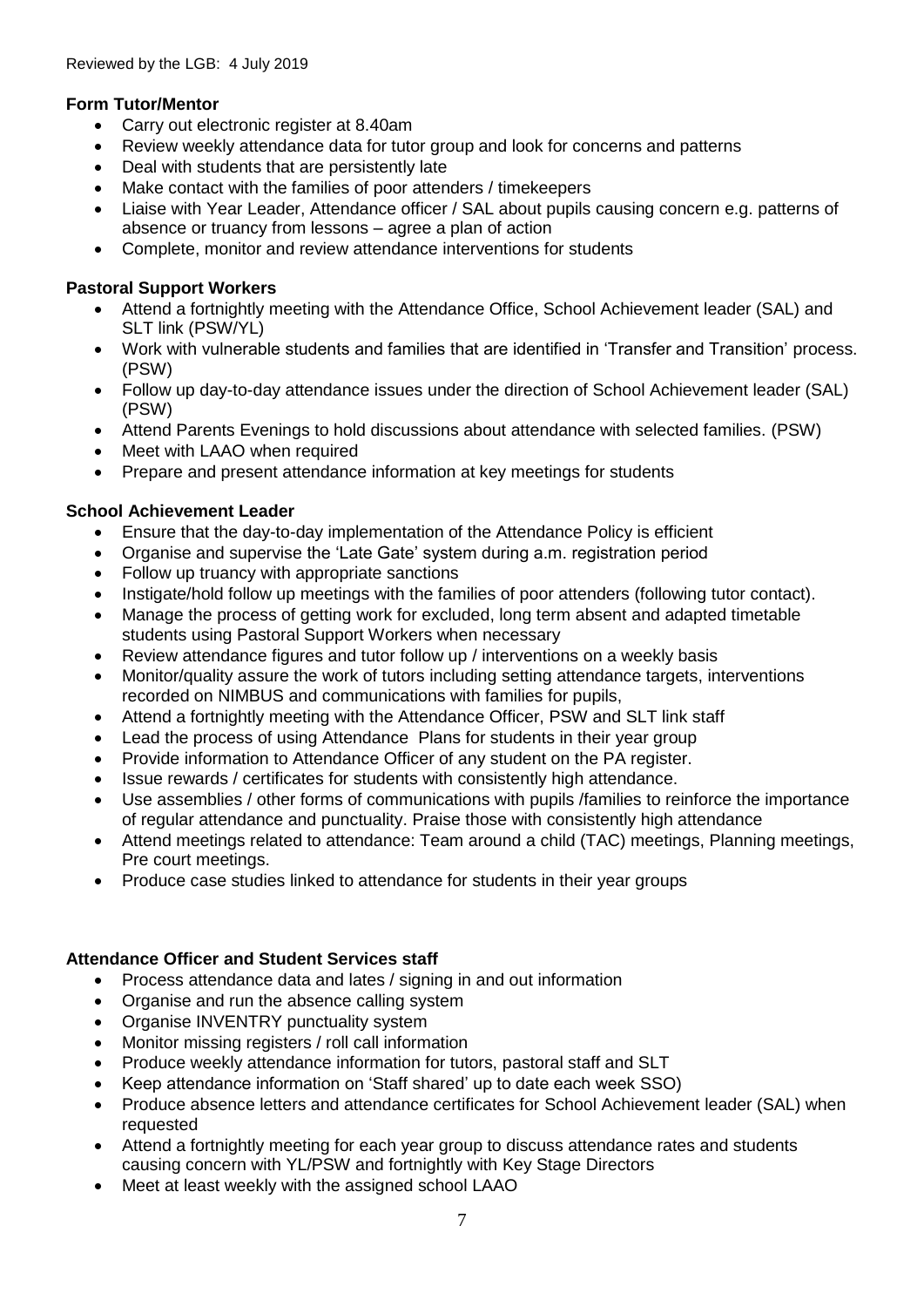• Complete statistical analysis and data returns for SLT,LGB, DfE. OfSTED

## **SLT**

- Set school attendance target
- Ensure that attendance data is collected and reviewed on a systematic basis'
- Line manage the work relating to attendance of the Attendance Manager and School Achievement leader (SAL)
- Set and monitor annual Attendance Action Plan / Ensure Attendance policy is implemented.
- Analyse attendance data to identify trends, areas improving and areas for improvement this includes information by year group cohort, gender, and other significant groups
- Liaise with the Governing Body member linked to Attendance and report each term
- Decide upon issues relating to the issue of 'Fixed Penalty Notices'

## **Governors**

- Review Attendance Policy every 2 years
- Monitor policy implementation via reports to meetings and link governor system
- Set attendance targets with SLT

## **Locality Team / LAAO's**

- Meet with Attendance Officer in school
- Work with students identified by school as being in PA
- Chairing meetings for students where the escalation / intervention process is needed
- Implement the LA procedures in enforcing attendance and the legal consequences
- Lead on work with families identified as causing significant concern
- Issue Fixed Penalty Notices

## **Appendix 3 - Intervention Levels and expectations**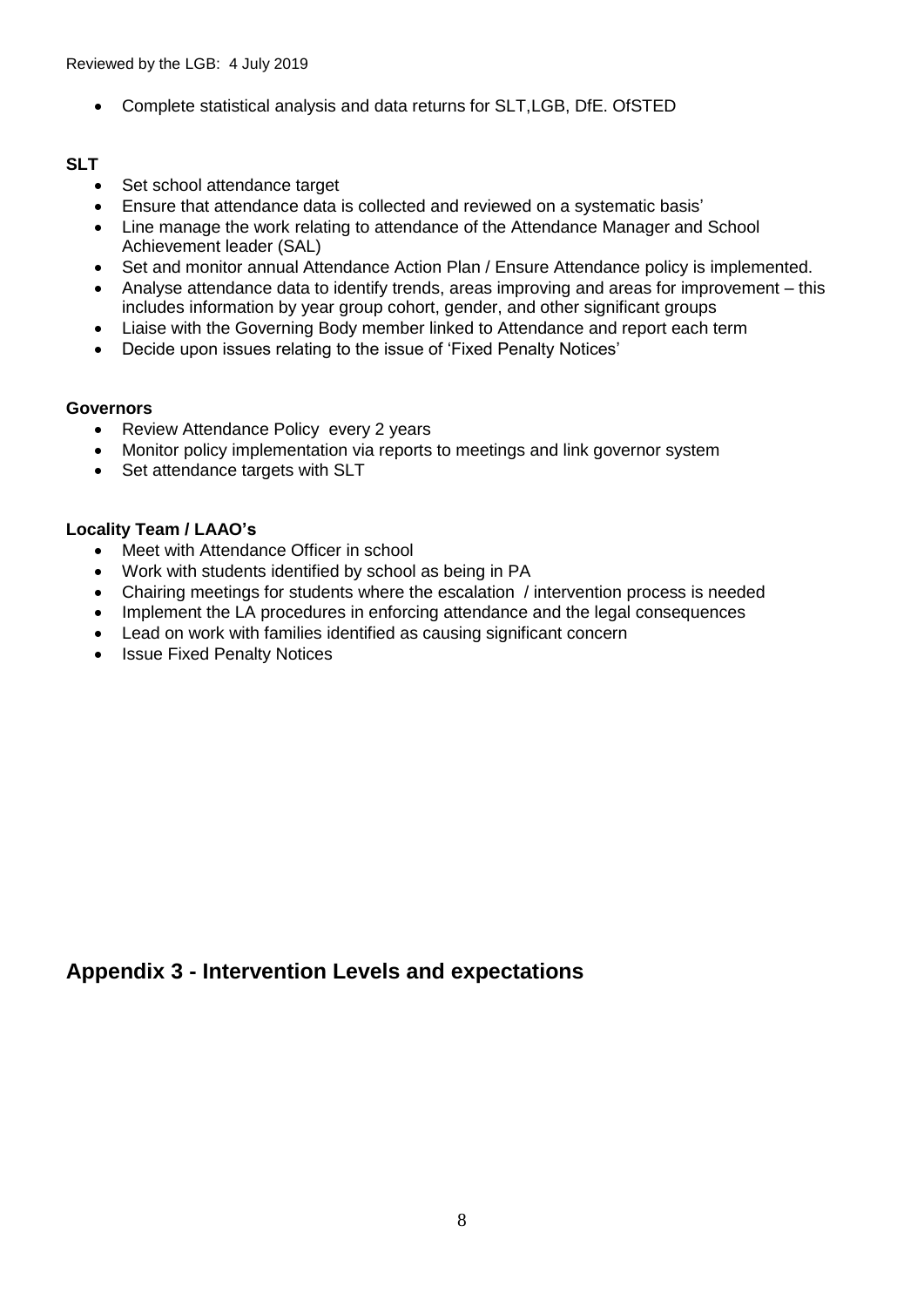## **Attendance Flow Chart**

#### Attendance 96-100%

Individual (praise) conversations with students Absence follow up by tutor and SAL, if required Regular review of attendance in tutor time Rewards issued for excellent / improved attendance Contact with home to share praise

Attendance 94-95.9%

Individual tutor conversations with students Absence follow up by tutor and SAL, if required Regular review of attendance in tutor time/SAL AO meetings Rewards issued for improved behaviour Contact with home to remind of expectations and progress "Soft Letter" reminding of expectations

Attendance 90-93.9%

All of the above plus: -

Letter 1 issued plus meeting/call with parents setting targets for improvement. 4-6 weeks to demonstrate sustained improving attendance to meet the attendance target Active attendance tracking by tutor, SAL and AO

## Attendance 85-89.9%

All of the above plus: -Letter 2 issued plus meeting/call with parents setting targets for improvement. 4-6 weeks to demonstrate sustained improving attendance to meet the attendance target. Active attendance tracking by tutor, SAL and AO Discussion with LAAO (Zena Cooper)

## **Attendance <85%**

All of the above plus: -Letter 3 issued plus meeting/call with parents setting targets for improvement. 4-6 weeks to demonstrate sustained improving attendance to meet the attendance target. Active attendance tracking by tutor, SAL and AO Liaise with LAAO (Zena Cooper) to facilitate formal proceedings

**SAL = School achievement leader**